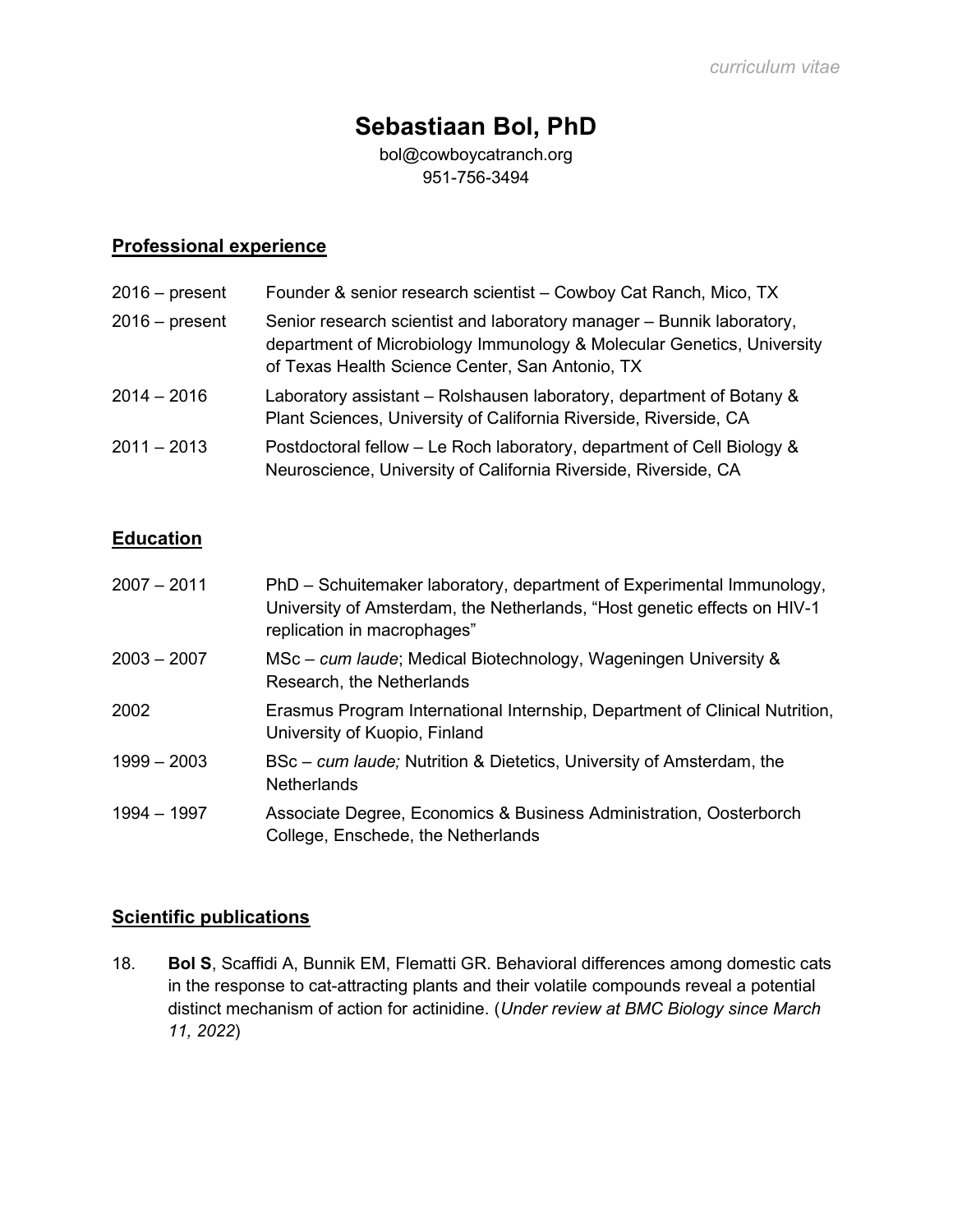- 17. Gonzales SJ, Clarke K, Batugedara G, Garza R, Braddom AE, Reyes RA, Ssewanyana I, Garrison KC, Ippolito G, Greenhouse B, Bol S, Bunnik EM. A molecular analysis of memory B cell and antibody responses against Plasmodium falciparum merozoite surface protein 1 in children and adults from Uganda. Frontiers in Immunology (in print)
- 16. Pouzoulet J, Yelle DJ, Theodory B, Nothnagel EA, Bol S, Rolshausen PE. Biochemical and Histological Insights into the Interaction Between the Canker Pathogen Neofusicoccum parvum and Prunus dulcis. Phytopathology (2022) 112(2):345-354
- 15. Reyes RA, Clarke K, Gonzales SJ, Cantwell AM, Garza R, Catano G, Tragus R, Patterson T, **Bol S**, Bunnik EM. SARS-CoV-2 spike-specific memory B cells express higher levels of T-bet and FcRL5 after non-severe COVID-19 as compared to severe disease. PLOS ONE (2021) 16(12): e0261656
- 14. Gonzales SJ, Bol S, Braddom AE, Sullivan RT, Reyes RA, Ssewanyana I, Eggers E, Greenhouse B, Bunnik EM. Longitudinal analysis of FcRL5 expression and clonal relationships in classical and atypical memory B cells following malaria. Malaria Journal (2021) 20(1): 435
- 13. Braddom AE, Bol S, Gonzales SJ, Reyes RA, Musinguzi K, Nankya F, Ssewanyana I, Greenhouse B, Bunnik EM. B cell receptor repertoire analysis in malaria-naive and malaria-experienced individuals reveals unique characteristics of atypical memory B cells. mSphere (2021) 6(5):e00726-21
- 12. Gonzales SJ, Reyes RA, Braddom AE, Batugedara G, Bol S, Bunnik EM. Naturally acquired humoral immunity against Plasmodium falciparum malaria. Frontiers in Immunology (2020) 11:594653 (review)
- 11. Braddom AE, Batugedara G, Bol S, Bunnik EM. Potential functions of atypical memory B cells in Plasmodium-exposed individuals. International Journal for Parasitology (2020) 50(13):1033-1042 (review)
- 10. Pouzoulet J, Rolshausen PE, Schiavon M, Bol S, Travadon R, Lawrence D, Baumgartner K, Ashworth VE, Comont G, Corio-Costet MF, Pierron RJG, Besson X, Jacques A, A method to detect and quantify Eutypa lata and Diplodia seriata/intermedia complex DNA in grapevine pruning wounds, Plant Disease (2017) 101(8):1470-1480
- 9. Bol S, Caspers J, Buckingham L, Anderson-Shelton GD, Ridgway C, Buffington CAT, Schulz S, Bunnik EM, Responsiveness of cats (Felidae) to silver vine (Actinidia polygama), Tatarian honeysuckle (Lonicera tatarica), valerian (Valeriana officinalis) and catnip (Nepeta cataria), BMC Veterinary Research (2017) 13(1):70 [45k accesses as of May 2022; Altmetric Attention Score of 487, ranking the paper top 1%]
- 8. **Bol S**, Bunnik EM, Lysine supplementation is not effective for the prevention or treatment of feline herpesvirus 1 infection in cats: a systematic review, BMC Veterinary Research (2015) 11:284 [40k accesses as of May 2022; Altmetric Attention Score of 50, ranking the paper top 1%]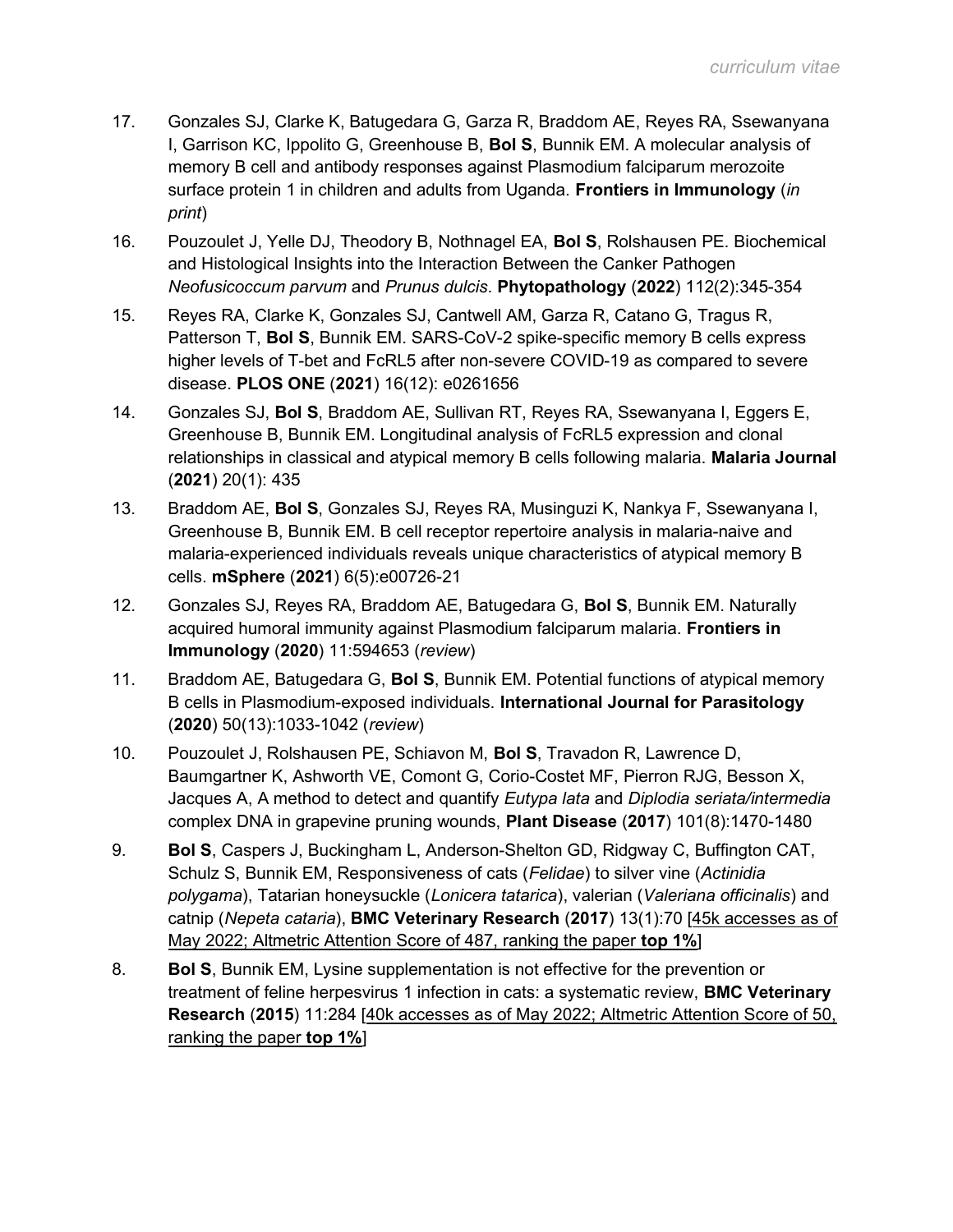- 7. Bunnik EM, Ay F, Varoquaux N, Bol SM, Prudhomme J, Vert JP, Noble WS, Le Roch KG, Three-dimensional modelling of the P. falciparum genome during the erythrocytic cycle reveals a strong connection between genome architecture and gene expression, Genome Research (2014) 24:974-988
- 6. Bol SM, Booiman T, Van Manen D, Bunnik EM, Van Sighem AI, Sieberer M, Boeser-Nunnink B, De Wolf F, Schuitemaker H, Portegies P, Koostra NA, Van 't Wout AB, Single nucleotide polymorphism in gene encoding transcription factor Prep1 is associated with HIV-1-associated dementia, PLoS ONE (2012) 7(2):e30990
- 5. Bol SM, Booiman T, Bunnik EM, Moerland P, Van Dort K, Straus III, J, Sieberer M, Schuitemaker H, Kootstra NA, Van 't Wout AB, Polymorphism in HIV-1 dependency factor PDE8A affects gene expression and HIV-1 replication in primary macrophages, Virology (2011) 420(1):32-42
- 4. Van Manen D, Delaneau O, Kootstra NA, Boeser-Nunnink BD, Limou S, Bol SM, Burger JA, Zwinderman AH, Moerland PD, Van 't Slot R, Zagury JF, Van 't Wout AB, Schuitemaker H, Genome-wide association scan in HIV-1-infected individuals identifying variants influencing disease course, PLoS ONE (2011) 6(7):e22208
- 3. Bol SM, Moerland P, Limou S, Van Remmerden Y, Coulonges C, Van Manen D, Herbeck JT, Fellay J, Van 't Slot R, Schuitemaker H, Van 't Wout AB, Genome-wide association study identifies single nucleotide polymorphism in DYRK1A associated with replication of HIV-1 in monocyte-derived macrophages, PLoS ONE (2011) 6(2):e17190
- 2. Bol SM, Cobos-Jiménez V, Kootstra NA, Van 't Wout AB, HIV-1 and the macrophage, Future Virology (2011) 6(2):187-208
- 1. Bol SM, Van Remmerden Y, Sietzema JG, Kootstra NA, Schuitemaker H, Van 't Wout AB, Donor variation in in vitro HIV-1 susceptibility of monocyte-derived macrophages, Virology (2009) 390(2):205-11

## Other publications

- 2. Sebastiaan Bol & Denise van Lent, "Het stressverlagende effect van verticale ruimte" (The stress-reducing effects of vertical space), Voor de Poes Magazine (Dutch cat magazine), #6 April-June 2018
- 1. Sebastiaan Bol & Nathalie Leeuwis, "Onbekend maar zeker niet onbemind; alternatieven voor kattenkruid" (Unknown, but certainly not unloved; alternatives for catnip), Voor de Poes Magazine (Dutch cat magazine), #4 October-December 2017

## Peer-review

BMC Biology, 2021, A gossypol derivative effectively protects against Zika and dengue virus infection without toxicity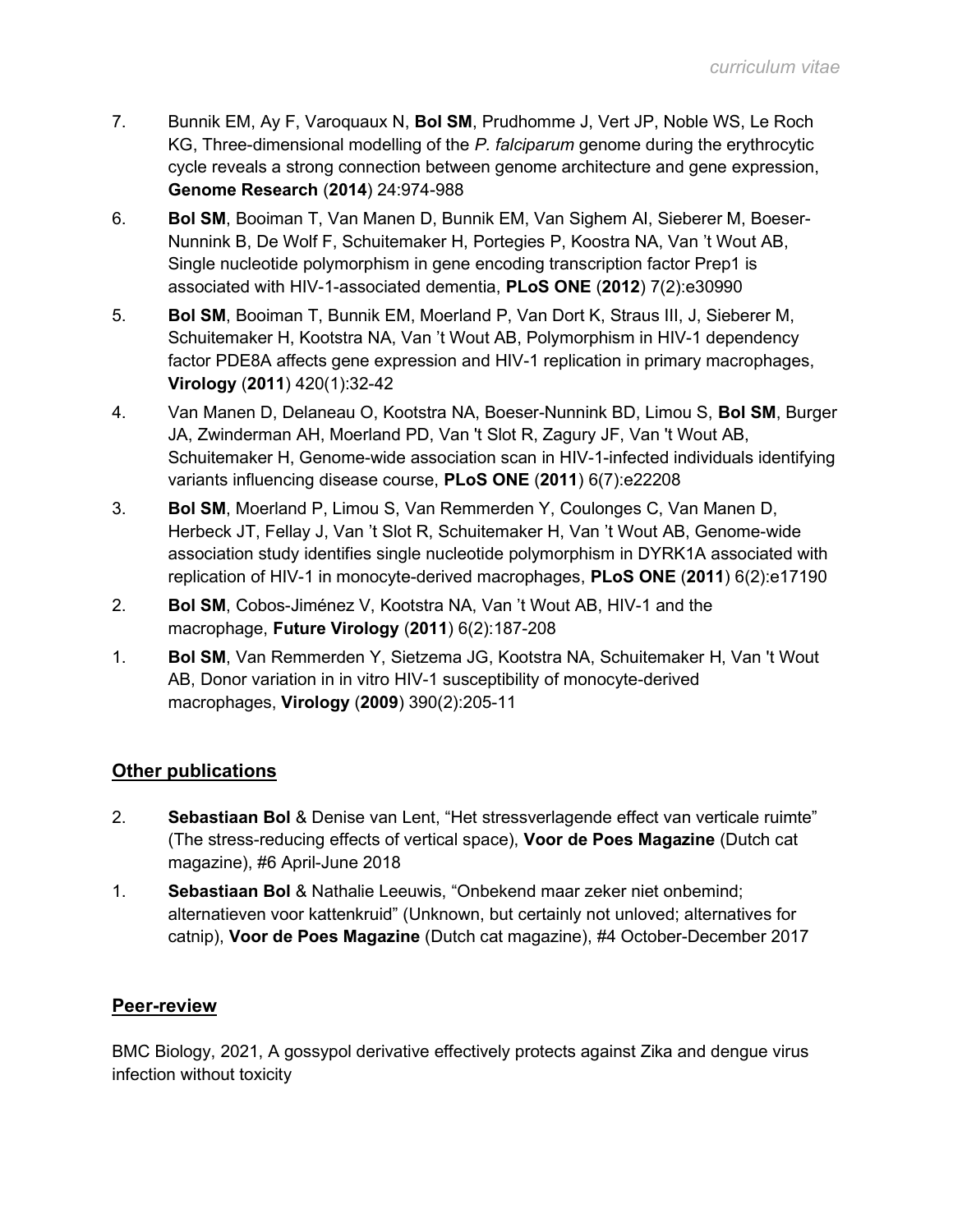#### **Presentations**

- 04/09/2022 Viva Science SA, San Antonio TX "How plants make cats happy" (poster)
- 02/16/2010 Conference on retroviruses and opportunistic infections (CROI), San Francisco, CA – Discovery of common genetic variants associated with in vitro HIV-1 replication in monocyte-derived macrophages" (poster)
- 05/18/2009 Retroviruses, Cold Spring Harbor, NY "Donor variation in *in vitro* HIV-1 susceptibility of monocytes-derived macrophages" (poster)
- 04/19/2009 International workshop on HIV, cells of macrophage/dendritic lineage and other reservoirs, Colombaro di Corte Franca, Italy – "Donor variation in in vitro HIV-1 susceptibility of monocytes-derived macrophages" (poster)

#### Honors & awards

| 2022 | WFAB (Weaving the Future of Animal Behavior) Travel Award for the 2022<br>Animal Behavior Society conference in San José, Costa Rica          |
|------|-----------------------------------------------------------------------------------------------------------------------------------------------|
| 2017 | My Green Lab – Green Labs Champion (June)                                                                                                     |
| 2016 | Veterinary Record Evidence Award (shortlisted)                                                                                                |
| 2016 | Eco-Leader in the Rolshausen laboratory (achievement: first platinum certified<br>green laboratory at the University of California Riverside) |
| 2010 | <b>CROI Young Investigator Award</b>                                                                                                          |
| 2007 | MSc degree received cum laude                                                                                                                 |
| 2004 | Novartis Dietetics Award (EUR 2,500) for best Nutrition & Dietetics thesis in the<br><b>Netherlands</b>                                       |
| 2003 | BSc degree received cum laude                                                                                                                 |
| 2002 | Erasmus Mundus scholarship                                                                                                                    |

## **Consulting**

2018 – 2019 Consulted for Hartz on the development of Cattraction toys with silver vine. No compensation was received.

#### Mentor responsibilities

| 2022.          | Nirel Ayertey (high school student)    |
|----------------|----------------------------------------|
| 2021 – present | Rolando Garza (MD/PhD student)         |
| 2021           | Moawiz Saeed (rotating MD/PhD student) |
| 2020 – 2022    | Katie Clarke (master student)          |